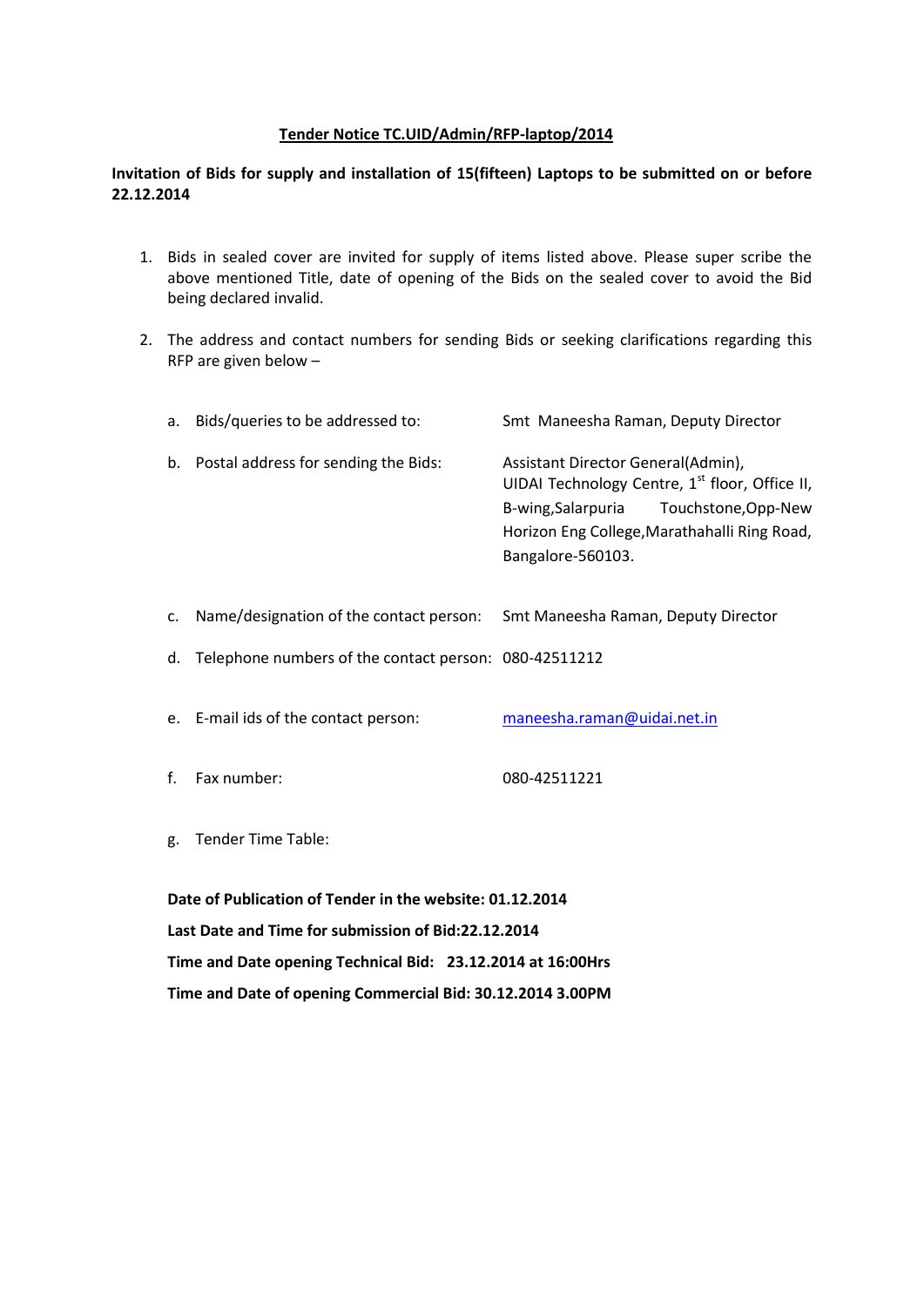#### **PART-1**

- 1. **Last date and time for depositing the Bids: T**he sealed Bids should be deposited/reach by the due date and time. The responsibility to ensure this lies with the Bidder.
- 2. **Manner of depositing the Bids:** Sealed Bids in Two bid format (viz., Technical and Commercial in separate envelops) kept in a single envelope, duly superscribing on the envelopes indicating technical bid or commercial bid as the case may be, has to be submitted should be either dropped in the Tender box kept in this office or sent by registered post at the address given above so as to reach by the due date and time. Late tenders will not be considered. No responsibility will be taken for postal delay or nondelivery/non-receipt of bid documents. Bids sent by FAX or e-mail will not be considered.
- **3. Time and date for opening of Bids (technical bid):** If due to any exigency, the due date for opening of the Bids is declared a closed holiday, the Bids will be opened on the next working day at the same time. Commercial bids of the firms who have qualified in the technical evaluation only will be opened for commercial evaluation. The date of opening of **Technical bids is 23.12.2014 at 16:00 Hrs.**

**Commercial bids will be opened on 30.12.2014 @ 15:00Hrs.**

**4.** Location of the Tender Box: UIDAI, 1<sup>st</sup> floor, Office II, B-wing, Salarpuria touchstone, Opp-New Horizon Eng College, Marathahalli Ring road, Blr-103 only those Bids that are found in the tender box will be opened.

**Place of opening of the Bids:** UIDAI, 1<sup>st</sup> floor, Office II, B-wing, Salarpuria touchstone, Opp-New Horizon Engineering College, Marathahalli Ring road, Blr-103 The Bidders may depute their representatives, duly authorized in writing, to attend the opening of Bids on the due date and time. Rates and important Commercial/technical clauses quoted by all Bidders will be read out in the presence of the representatives of all the bidders. This event will not be postponed due to non-presence of your representative.

**5. Forwarding of bids:** Bids should be forwarded by Bidders under their original memo/Letter pad inter alia furnishing details like TIN number, VAT/CST number, Bank address with EFT Account if applicable, etc. and complete postal & e-mail address of their office.

**7. Clarification regarding contents of the RFP:** A prospective bidder who requires clarification regarding the contents of the bidding documents shall notify to the Buyer in writing about the clarifications sought not later than 3 (three) days prior to the date of opening of the Bids.

**8. Modification and Withdrawal of Bids:** A bidder may modify or withdraw his bid after submission provided that the written notice or withdrawal is received by the Buyer prior to deadline prescribed for submission of bids. A withdrawal notice may be sent by fax but it should be followed by a signed confirmation copy to be sent by post and such signed confirmation should reach the purchaser not later than the deadline for submission of bids. No bid shall be modified after the deadline for submission of bid. No bid may be withdrawn in the interval between the deadline for submission of bids and expiration of the period of bid validity specified. Withdrawal of a bid this period will result in Bidder's forfeiture of bid security.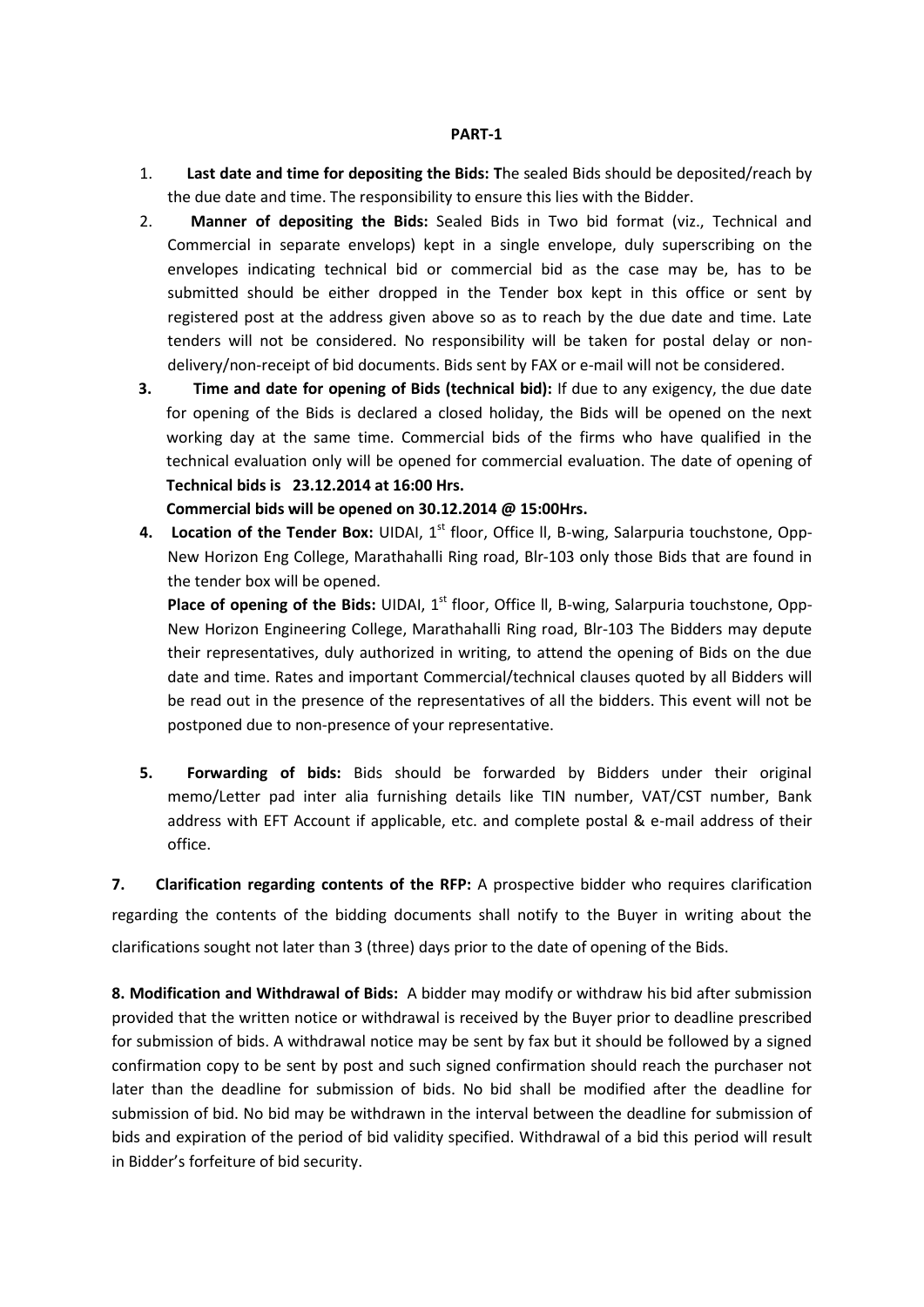**9. Clarification regarding contents of the Bids.:** During evaluation and comparison of bids, the Buyer may, at his discretion, ask the bidder for clarification of his bid. The request for clarification will be given in writing and no change in prices or substance of the bid will be sought, offered or permitted. No post-bid clarification on the initiative of the bidder will be entertained.

**10. Rejection of Bids:** Canvassing by the Bidder in any form, unsolicited letter and post- tender correction may invoke summary rejection with forfeiture of EMD. Conditional tenders will be rejected.

**11. Validity of Bid:** The bids should remain valid till 90 days from the last date of submission of the Bids.

**12. Earnest Money Deposit:** Bidders are required to submit Earnest Money Deposit (EMD) for an amount of Rs. 50,000/- along with their bids. The EMD may be submitted in the form of an Account Payee Demand Draft from any of the public sector banks or a private sector bank authorized to conduct government business. EMD is to remain valid for a period of **forty five days** beyond the final bid validity period. **EMD should be enclosed along with the Technical Bid.** EMD of the unsuccessful bidders will be returned to then at the earliest after expiry of the final bid validity and latest on or before the 30<sup>th</sup> day after award of the contract. EMD is not required to be submitted by those Bidders who are registered with the Central Purchase Organization (e.g DGS&D), National Small Industries Corporation (NSIC).The EMD will be forfeited if the bidder withdraws or amends impairs or derogates from the tender in any respect within the validity period of their tender.

**13. Delivery Period:** Completion period for supply and installation of items as above would be 07 days from the effective date of contract. Please note that Contract can be cancelled unilaterally by the Buyer in case items are not received within the contracted delivery period. Extension of contract delivery period will be at the sole discretion of the Buyer, wherever required.

14. Consignee details : UIDAI,  $1^{ST}$  floor, Office II, B-Wing, Salarpuria Touchstone, Opp-New Horizon Eng College, Marathahalli Ring Road, Blr-103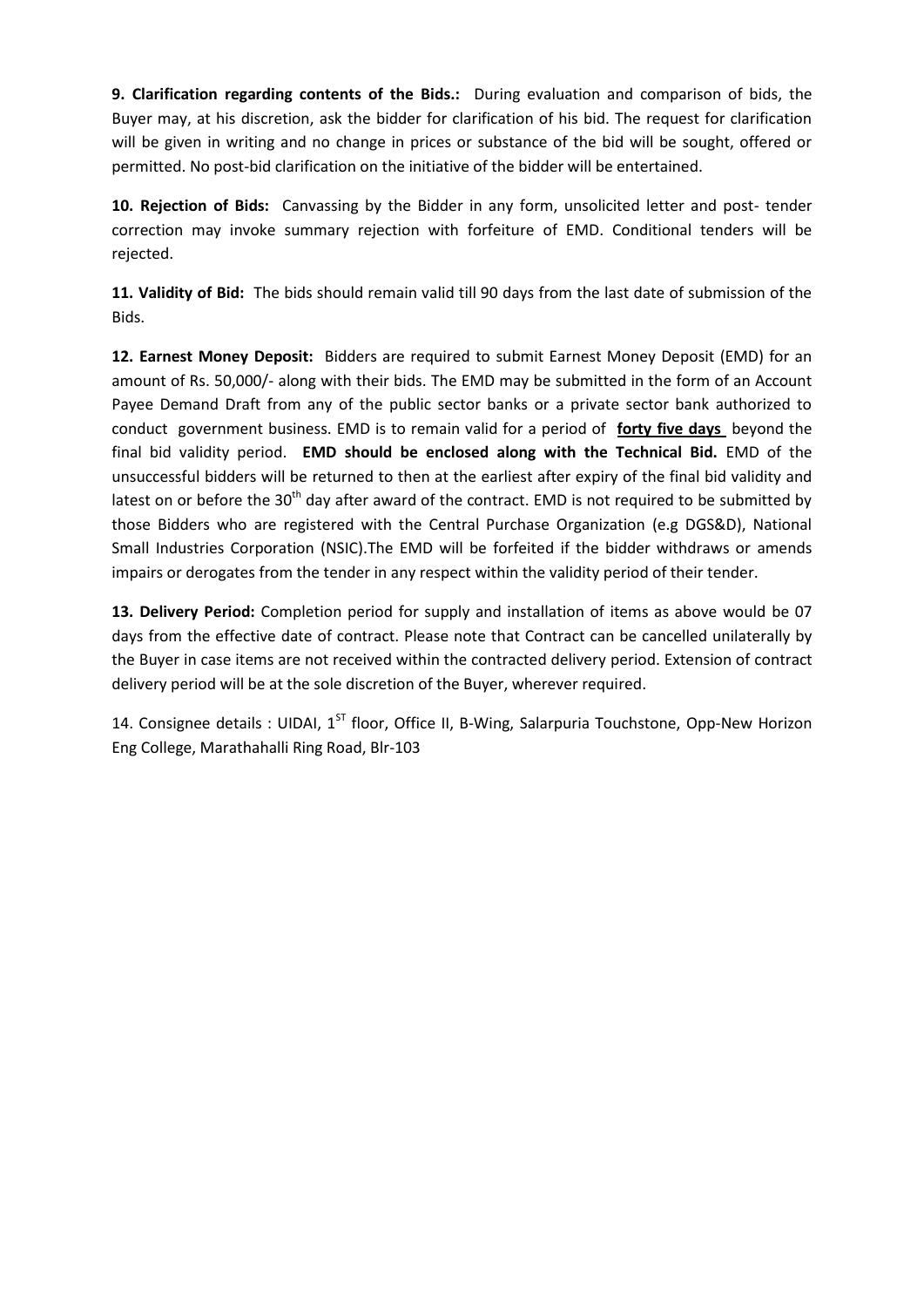- (a) Specifications of the laptops to be procured are given in **Annexure 'A'** to this tender enquiry The items offered by the bidders shall confirm to these specifications failing which such tenders will be technically rejected.
- (b) Installation/commissioning of items, wherever applicable, shall be taken by the successful bidder (Contractor) free of cost

**Eligibility Criteria**: The firm fulfilling the following eligibility criteria will be considered for evaluation of their Financial-Bids:-

- 1. As per the income tax returns filed for the last three years i.e.01-04-2011 to 31-03-2012, 01- 04-2012 to 31-03-2013 and 01-04-2013 to 31-03-2014 total turnover should be more than RS 10 Lakhs. Copies of IT Returns for the above mentioned years should be submitted.
- 2. The firm must have successfully executed and completed 5 Supply orders of Laptops/Desktops PC/Similar items, out of which at least 2 supply orders to any Govt. Organisations should have been successfully completed.
- 3. Bidder must have valid VAT/Sales Tax Registration Certificate and the copy of same must be enclosed.
- 4. Bidder must possess valid PAN Card. A copy of the same should be enclosed with the Technical-Bid.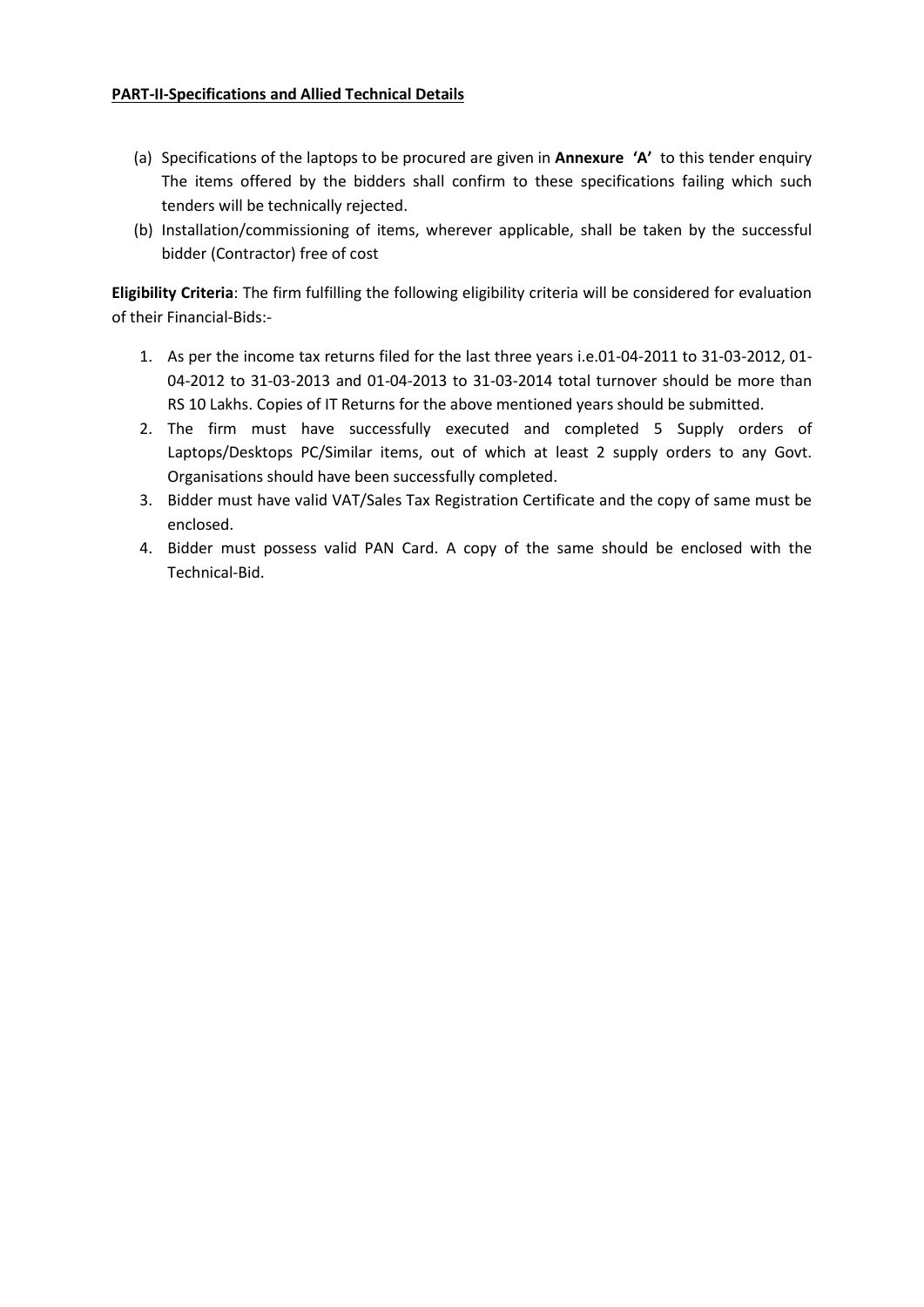### **Part III – Standard Conditions of RFP**

**1. General :** Bidder should quote all inclusive prices that include all charges like taxes, duties and transportation charges and no claim for the same will be entertained.

### **Part IV-Special conditions**

The Bidder is requested to give confirmation of their acceptance of special conditions of the RFP mentioned below which will automatically be considered as part of the Contract concluded with the successful Bidder as selected by the Buyer. Failure to do so many result in rejection of bid submitted by the Bidder.

1.100% payment (by EFT/Cheque) shall be made after supply, successful installation and acceptance by user.

- 2. Advance Payments: No advance payment(s) will be made.
- 3. The payments of bills will be made on submission of the following documents by the

Seller to the paying Authority along with the bill.

- Ink-signed copy of commercial invoice/seller's bill.
- Copy of supply order
- **Inspection note.**
- **Guarantee/Warranty certificate.**
- Details for electronic payment ie. account holder's name, Bank name, Branch name, and address, Account type, account number, IFSC code, MICR code(if these details are not incorporated in supply order/contract).
- Any other document/certificate that may be provided for in the supply order/contract.
- **User Acceptance.**

Inspection Authority: The Inspection will be carried will be carried out by UIDAI, $1^{st}$  floor office II B-wing Salarpuria Touchstone Opp-New Horizon Eng. College, Marathahalli Ring road Blr-103.

# **Part V-Evaluation Criteria & Price Bid Issues**

**Evaluation Criteria-** The broad guidelines for evaluation of Bids will be as follows:

1. Only those Bids found fulfilling all technical specifications mentioned in **Part II** will be considered for commercial evaluation.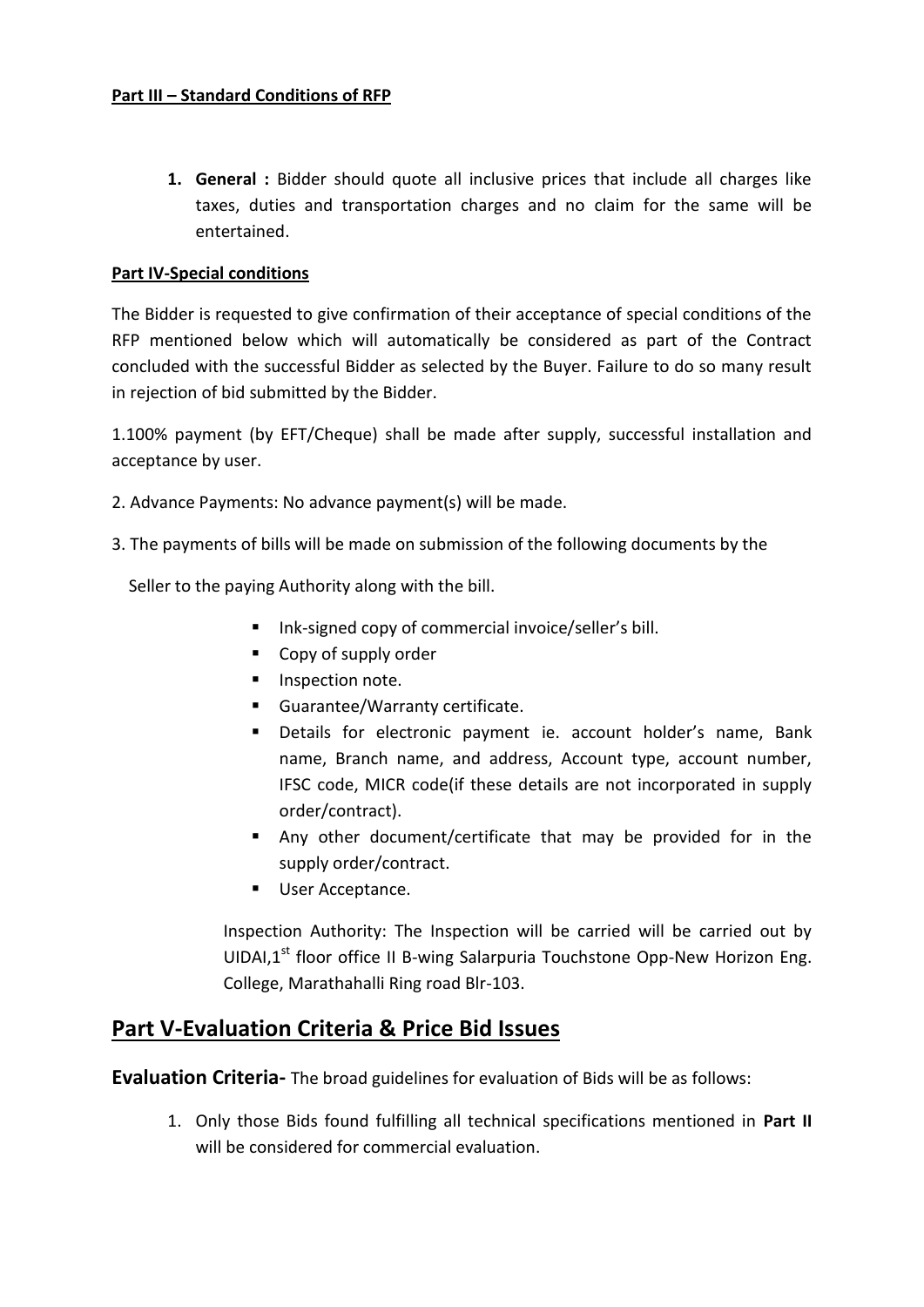- 2. The Lowest Bid will be decided upon the lowest price(inclusive if taxes, duties and other charges) quoted by the particular Bidder.
- 3. If there is a discrepancy between the unit price and total price that is obtained by multiplying the unit price and quantity, the unit price will prevail and the total price will be corrected. If there is a discrepancy between words and figures, the amount in words will prevail for calculation of price.
- 4. The Lowest Acceptable Bid will be considered further for placement of contract/Supply Order after complete clarification as decided by the Buyer.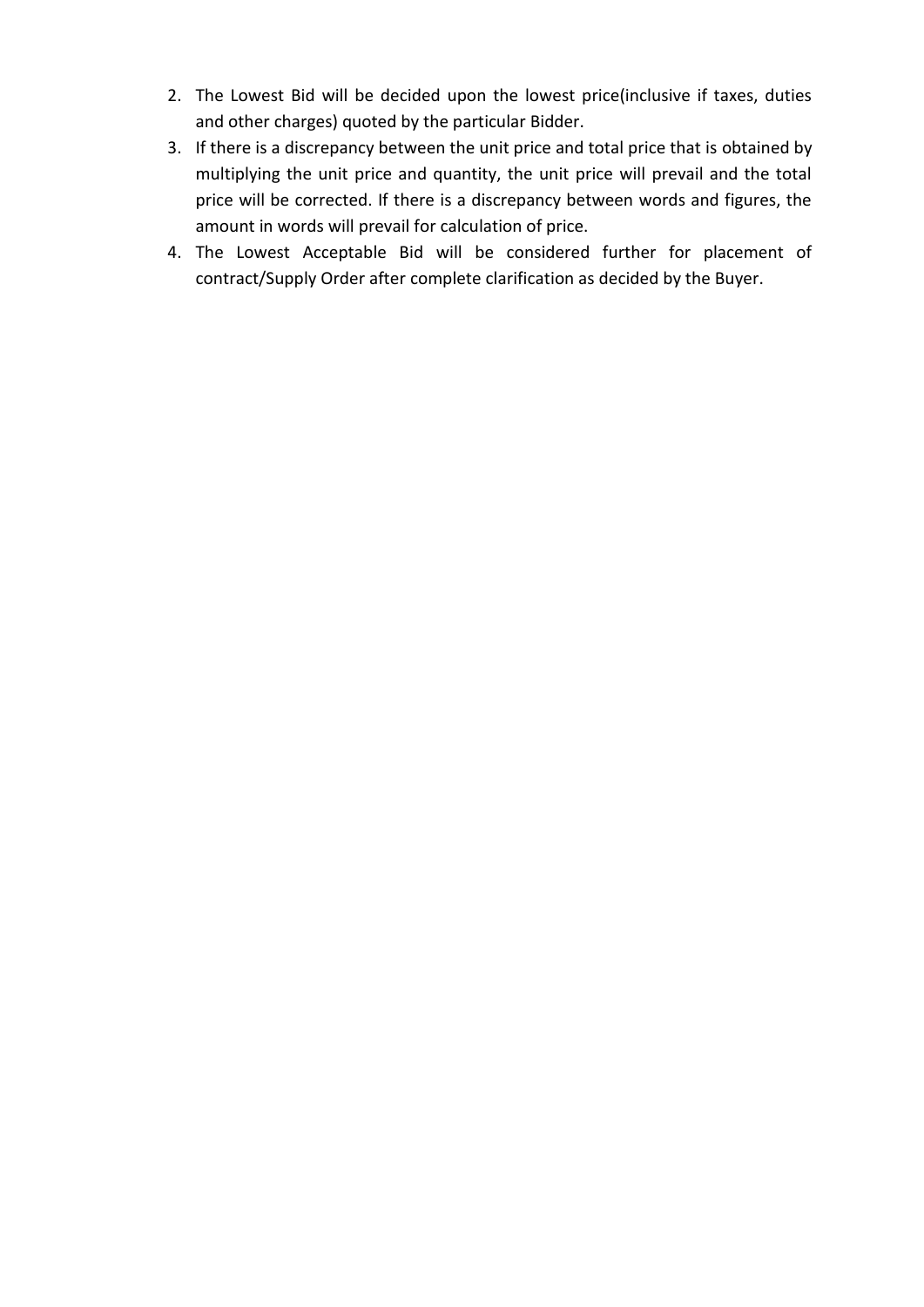#### **Quantity-** Laptop-15 NoS

Laptops of reputed make as per the specifications mentioned below:

- 
- **Type** : Notebook/laptop<br> **Processor** : Intel Corei7 (4<sup>th</sup>) : Intel Corei7 (4<sup>th</sup> Generation), 3520 M/3612 QM, 2.9 GHz/2.1 GHz with 4 MB/6 MB Cache or higher, IVY bridge
- Configuration chipset and Motherboard : Mobile Intel 7 series or higher chipset.
- Memory :4 GB 1333 mhZ ddr3 ram OR HOGHER EXPANDABLE UPTO 8 GB.
- **Hdd:500 GB 5400 RPM(min**
- DISPLAY:500GB 5400 rpm(min)
- Display:14 "(35.56 cm) or above active Matrix wide screen.
- **Display**
- Resolution:1366\*768 WXGA or higher
- Video controller: Dedicated video Memory 512 MB/Integrated Intel HD Graphics.
- Wireless Connectivity: Integrated wireless b/g/n, Integrated
- **Bluetooth.**
- **DVD Writer: Integrated 8X DVD Writer and Integrated stereo speaker.**
- Key Board: Key Board with Touch pad
- Expansion port : 3 USB,10/100/1000 Gigabit Ethernet card, VGA/HDMI/
- **Microphones, stereo head phone and other standard**

### Features:

- Operating system : Microsoft Windows 8 professional/Linux/mac
- (as applicable)preinstalled and Norton/McAfee/e trust and other software, antivirus software latest version with three years license.
- **Power supply: 230V, 50 Hz AC supply with rechargeable battery pack** comprising of Li-ion/Li-polymer battery suitable for approx. 4 hr operation complet with battery charger/adaptor.
- **Weight: Less than 2.8 Kg( with DVD writer)**
- Carry case: to be provided.
- **Warranty:** Company provided, subject to a minimum of 1 year on site warranty.